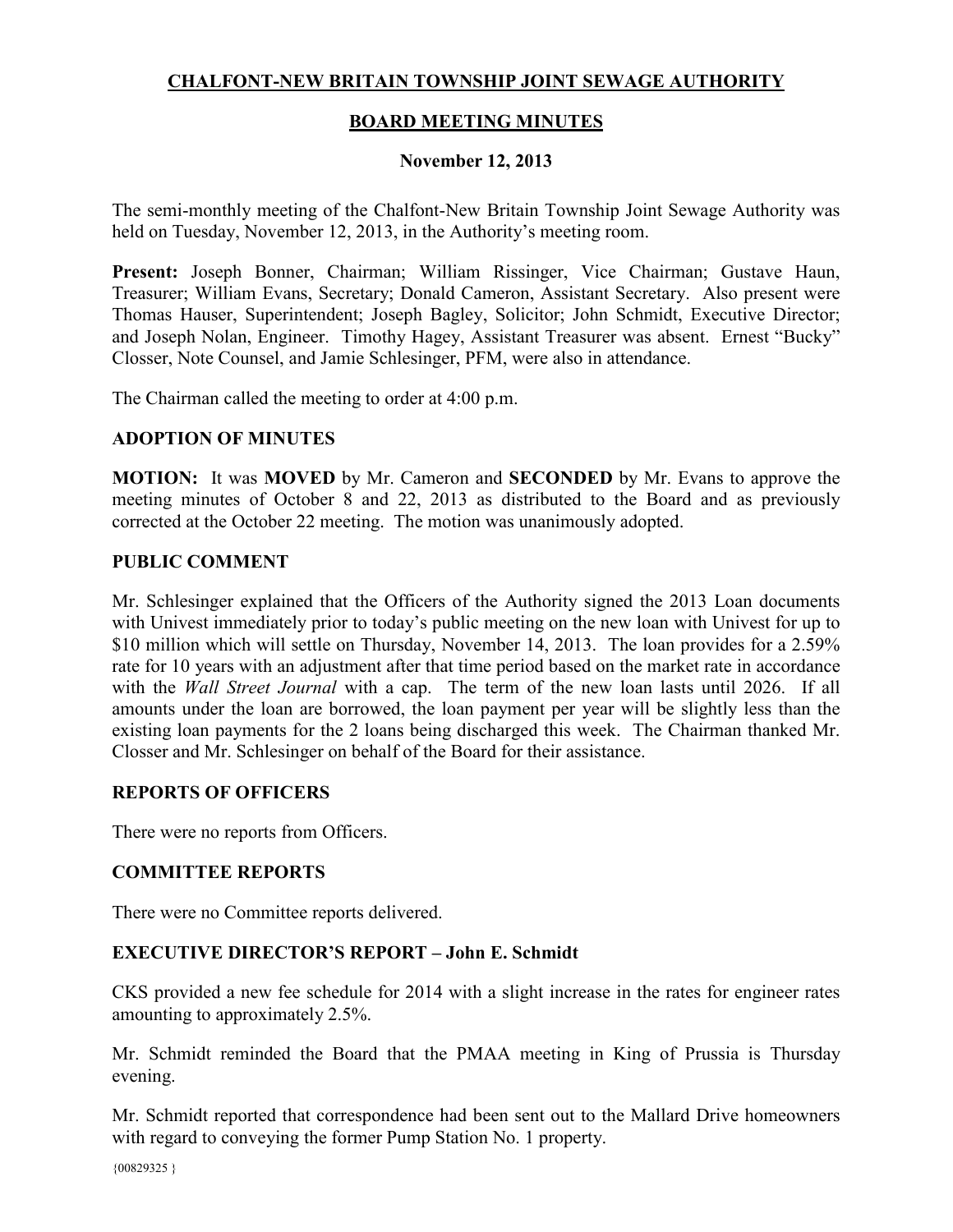Mr. Schmidt reported that former Board member Bob Smith of New Britain Township passed away. Mr. Smith served as a Board member from 1981 to 1989. A copy of Mr. Smith's obituary will be attached to the minutes.

Mr. Schmidt noted for the Board that the PECO electric bill was the lowest monthly electric bill received by the Authority in the last 10 years (\$18,400.00).

Mr. Schmidt reported that Leslie Truscott has returned to work on a part-time basis.

# **ENGINEER'S REPORT – Joseph Nolan, P. E.**

Mr. Nolan reviewed the progress of the construction projects at the plant. The Phase II construction is described as being in the home stretch. Most of the remaining work to be done shall be done by the Electrical Contractor. The motor control center needs to be installed. The Electrical Contractor has presented a schedule for the installation of the motor control centers. The Electrical Contractor is projecting that it will complete the project on time.

The General Contractor is still in the process of installing the metal roof on the digester building. In response to a question, Mr. Nolan described the roof consisting of 3/4 inch plywood, sheathing paper and galvanized steel. Mr. Nolan reported that there was a lot of specialized cutting of flashing in the vicinity of the two circular digesters which abut the roof.

Phase III is in the design phase. Mr. Nolan was putting together a drawing for Phase III to present to the Board.

Mr. Nolan presented Requisition No. 131 for Capital Expenditures (Fund 2) in the amount of \$9,412.37 and he recommended approval. The expenditures were related to a pump installation at the main pump station.

**MOTION:** It was **MOVED** by Mr. Haun and **SECONDED** by Mr. Rissinger to approve Requisition No. 131 for Capital Expenditures in the amount of \$9,412.37. The Motion was unanimously adopted.

Mr. Nolan next presented Requisition No. 174 for Capital Improvements (Fund 3) in the amount of \$257,772.87. Requisition No. 174 is for payments to the General Contractor and Electrical Contractor for Phase II, expenses related to the new 2013 consolidated loan and design work in Phase III by CKS. Mr. Nolan recommended approval.

**MOTION:** It was **MOVED** by Mr. Cameron and **SECONDED** by Mr. Haun to approve Requisition No. 174 for Capital Improvements in the amount of \$257,772.87. The Motion was unanimously adopted.

Mr. Nolan reported that the payment to the General Contractor was the 13th payment in the project and amounted to \$3.54 million of the \$3.7 million contract total.

The payment to the Electrical Contractor was the 7th payment and resulted in payment to the Electrical Contractor so far of approximately \$947,000.00 of the total \$1.65 million contract or about 2/3.

Mr. Nolan discussed his annual report, a preliminary copy of which was sent to the Board last month. A final version of the report has been distributed to the Board today. Mr. Nolan reviewed the annual report with the Board in detail. The presentation included projects being completed,